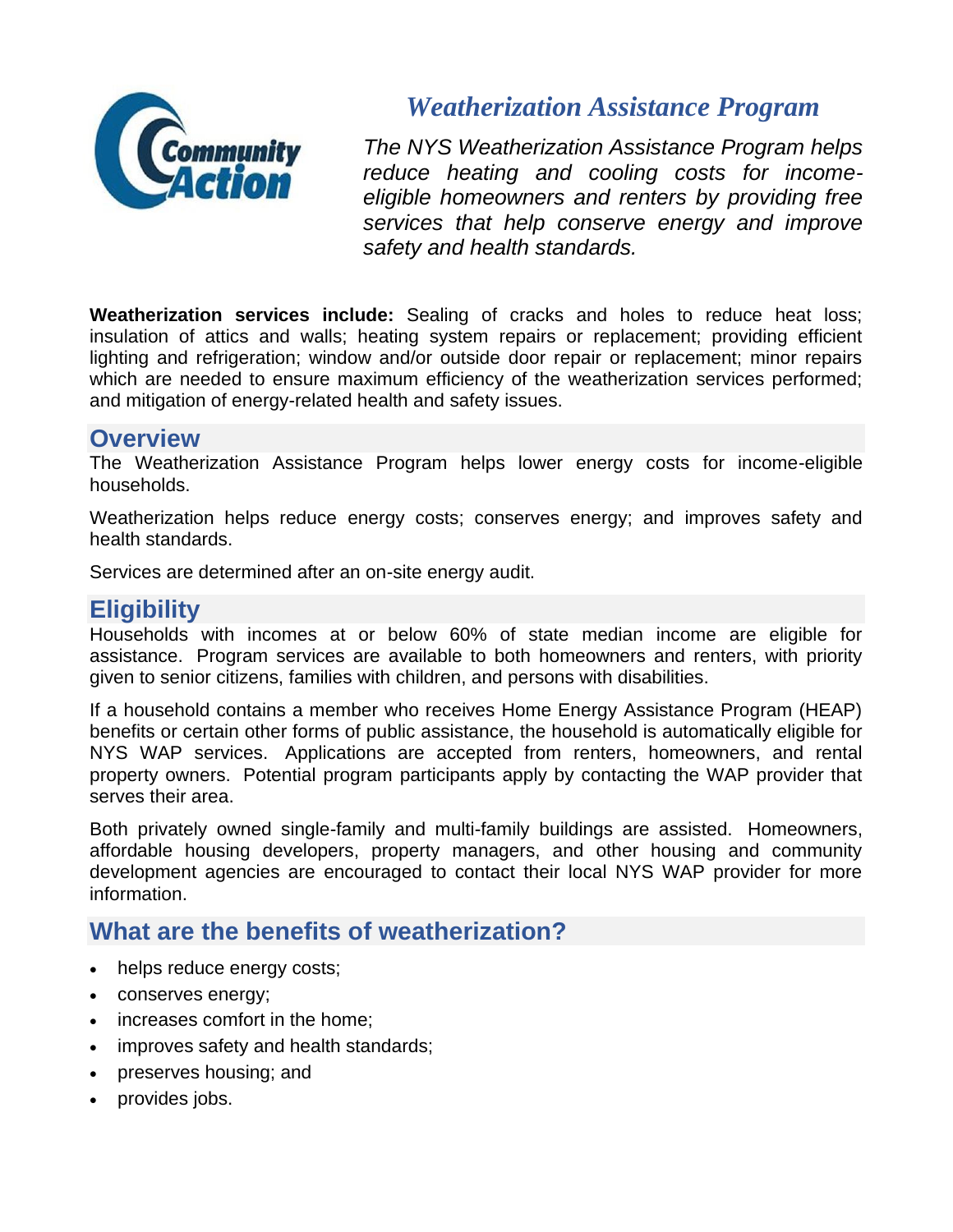# **How does the program work?**

The weatherization program has four steps:

- 1. An application is submitted to the [local service provider](https://hcr.ny.gov/find-weatherization-provider) to determine program eligibility;
- 2. An energy audit of the home is conducted to identify needs;
- 3. The home is weatherized; and
- 4. Home is inspected to assure quality of work completed.

# **What services are included?**

Services include but are not limited to:

- sealing of cracks and holes to reduce heat loss;
- insulation of attics and walls:
- heating system repairs or replacement;
- providing efficient lighting and refrigeration;
- window and/or outside door repair or replacement;
- minor repairs which are needed to ensure maximum efficiency of the weatherization services performed; and
- mitigation of energy-related health and safety issues.

# **Who does the work?**

Program services are delivered through NYS Homes and Community Renewal's (HCR) statewide network of [local service providers](https://hcr.ny.gov/find-weatherization-provider) who may use their own licensed crews or hire local private contractors to perform the work.

# **What is the quality of the materials used?**

HCR requires providers to purchase and use materials that meet state and federal government standards. HCR offers providers training in quality control and material use.

#### **Is there a charge for weatherization services?**

All services are provided without cost to the occupant of the home. However, owners of rental buildings must invest funds toward the cost of weatherization services performed on their property.

#### **Who is eligible for weatherization services?**

Eligibility is based on household income relative to federal low-income guidelines. If a household contains a member who receives Supplemental Security Income (SSI), Public Assistance, Food Stamps, or Home Energy Assistance Program (HEAP) benefits, the household is considered automatically eligible for weatherization services.